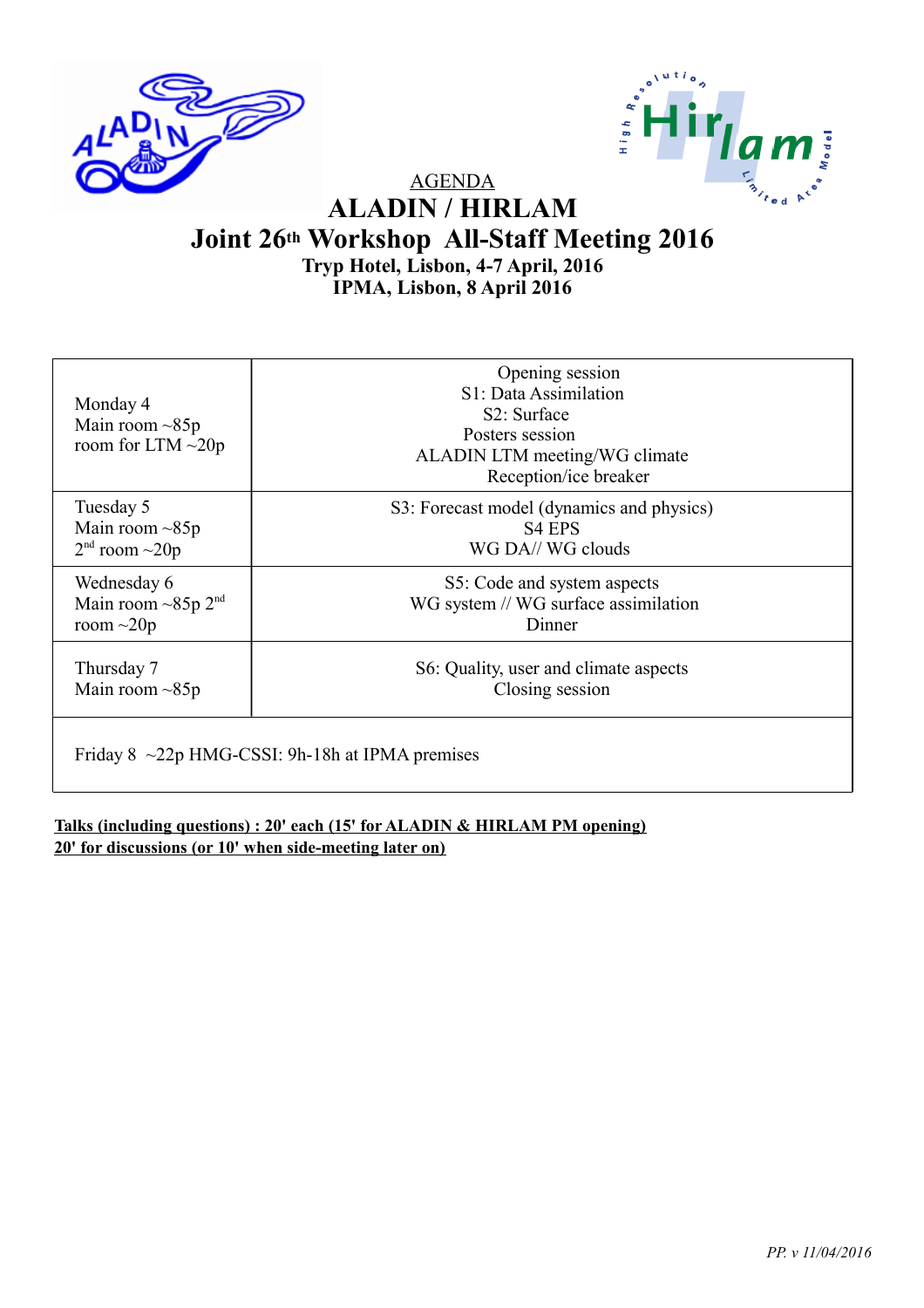## **Monday, 4 April (08:30-20:30)**

| 08:30 | 00:30 | Registration                              |                                                                                                                    |
|-------|-------|-------------------------------------------|--------------------------------------------------------------------------------------------------------------------|
|       |       |                                           | <b>Plenary opening session. Chair: Maria Monteiro</b>                                                              |
| 09:00 | 00:10 | Opening of the Meeting $&$ Welcome speech |                                                                                                                    |
| 09:10 | 00:15 | Piet Termonia                             | <b>ALADIN</b> status overview                                                                                      |
| 09:25 | 00:15 | Jeanette Onvlee                           | HIRLAM highlights of the past year and challenges for<br><b>HIRLAM-C</b>                                           |
| 09:40 | 00:20 | Balazs Szintai                            | Status of the EUMETNET C-SRNWP project                                                                             |
| 10:00 | 00:20 | Coffee break                              |                                                                                                                    |
|       |       |                                           | Plenary session 1: Data Assimilation. Chair: Magnus Lindskog                                                       |
| 10:20 | 00:20 | Claude Fischer                            | Data assimilation aspects at Meteo-France                                                                          |
| 10:40 | 00:20 | Mate Mile                                 | Highlights of latest LACE data assimilation activities                                                             |
| 11:00 | 00:20 | Roger Randriamampianina                   | Hirlam upper-air data assimilation: progress and plans                                                             |
| 11:20 | 00:20 | Jan Barkmeijer                            | The observations IMPACT experiment                                                                                 |
| 11:40 | 00:20 | Eoin Whelan                               | Use of observations in HARMONIE (including WMO<br>BUFR and COPE)                                                   |
| 12:00 | 00:20 | Roohollah Azad                            | Assimilation of Norwegian radar reflectivity in<br>Harmonie: Quality control strategies                            |
| 12:20 | 01:00 | <b>Lunch break</b>                        |                                                                                                                    |
|       |       |                                           | Plenary session 1 (cont.): Data Assimilation. Chair: Tomislav Kovacic                                              |
| 13:20 | 00:20 | Magnus Lindskog                           | Data assimilation for improving short-range DNI<br>forecasting                                                     |
| 13:40 | 00:20 | Florian Meier                             | <b>AROME-Nowcasting in Austria</b>                                                                                 |
| 14:00 | 00:10 | Discussion                                |                                                                                                                    |
|       |       |                                           | Plenary session 2: Surface. Chair: Daan Degrauwe                                                                   |
| 14:10 | 00:20 |                                           | Patrick Samuelsson HIRLAM plans for surface physics and data<br>assimilation development                           |
| 14:30 | 00:20 | Helga Toth                                | Biomass and Soil Moisture Assimilation over Hungary<br>in the framework of IMAGINES project                        |
| 14:50 | 00:20 | Rafiq Hamdi                               | Combining the EKF soil analysis with a three<br>dimensional variational upper-air assimilation for<br><b>ALARO</b> |
| 15:10 | 00:20 | Sander Tijm                               | <b>SURFEX fluxes in Spring and Summer</b>                                                                          |
| 15:30 | 00:30 | Coffee break                              |                                                                                                                    |
|       |       |                                           | Plenary session 2 (cont.): Surface. Chair: Sander Tijm                                                             |
| 16:00 | 00:20 | Yurii Batrak                              | SICE: simple sea ice scheme                                                                                        |
| 16:20 | 00:20 | Carl Fortelius                            | Urban heat fluxes from Arome-Harmonie compared to<br>eddy-covariance data                                          |
| 16:40 | 00:20 | Martina Tudor                             | Fields in ISBA clim files                                                                                          |
| 17:00 | 00:10 | General discussion                        |                                                                                                                    |

**… =>**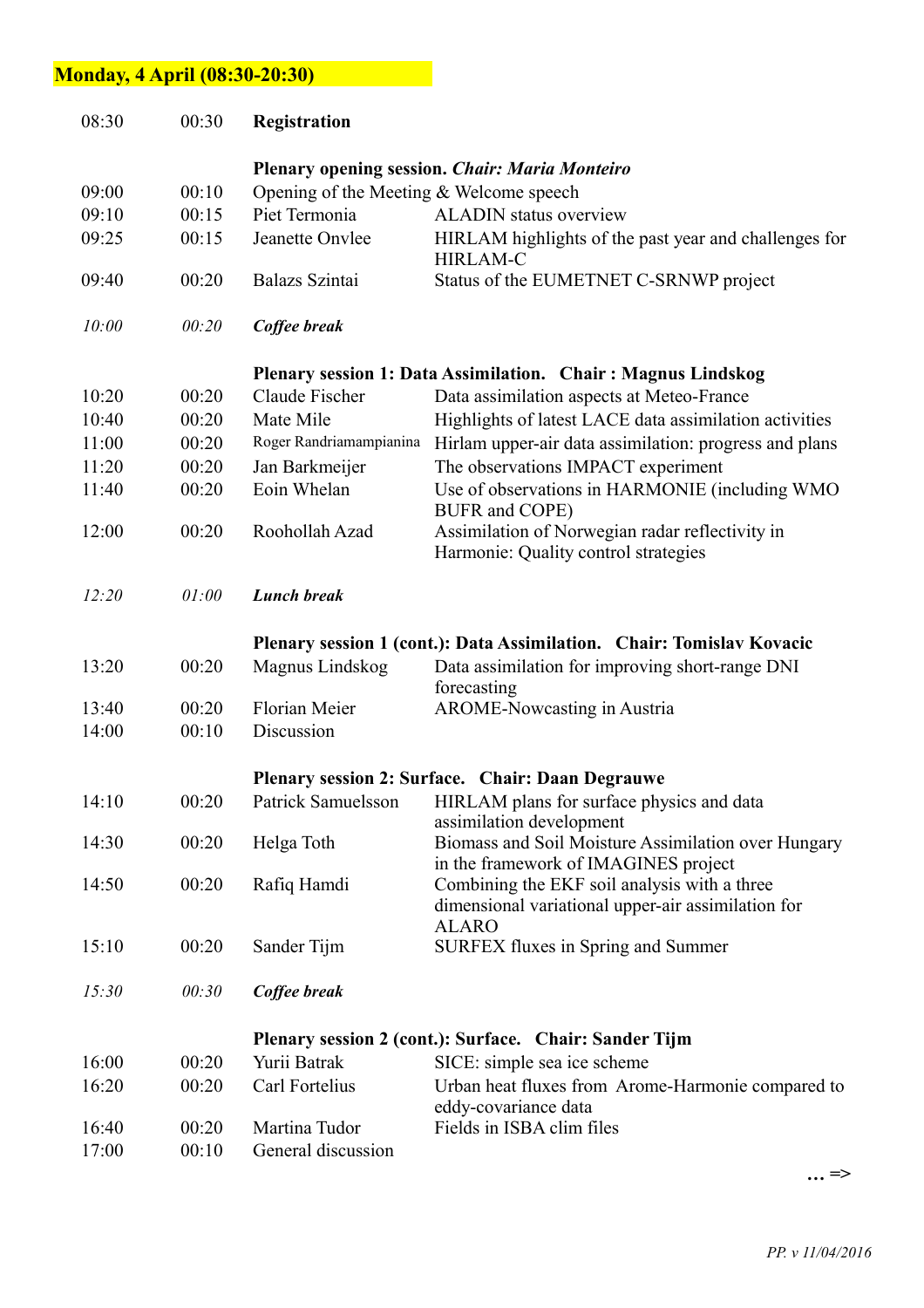| 17:10 | 01:50 | <b>Posters session</b>    |
|-------|-------|---------------------------|
| 17:10 | 01:50 | <b>ALADIN LTM meeting</b> |
| 17:10 | 01:50 | WG on Harmonie-Climate    |
|       |       |                           |
| 19:00 |       | 01:30 Icebreaker          |
| 20:30 |       |                           |

# **Tuesday, 5 April (08:30-18:30)**

| Plenary session 3: Forecast model. Chair: Laura Rontu |                                               |                        |                                                                                     |  |
|-------------------------------------------------------|-----------------------------------------------|------------------------|-------------------------------------------------------------------------------------|--|
| 08:30                                                 | 00:20                                         | Petra Smolikova        | RC LACE dynamics activities                                                         |  |
| 08:50                                                 | 00:20                                         | Yann Seity             | Recent MF developments in AROME physics.                                            |  |
| 09:10                                                 | 00:20                                         | Neva Pristov           | Alaro status overview                                                               |  |
| 09:30                                                 | 00:20                                         | Eric Bazile            | What's up for the physics in the coming months                                      |  |
| 09:50                                                 | 00:20                                         | Lisa Bengtsson         | Recent HIRLAM developments in HARMONIE-<br><b>AROME</b> physics/dynamics            |  |
| 10:10                                                 | 00:30                                         | Coffee break           |                                                                                     |  |
|                                                       |                                               |                        | Plenary session 3 (cont.): Forecast model. Chair: Yann Seity                        |  |
| 10:40                                                 | 00:20                                         | Radmila Brozkova       | New shallow convection parameterization in ALARO-1                                  |  |
| 11:00                                                 | 00:20                                         | Wim de Rooy            | <b>HARATU</b> update                                                                |  |
| 11:20                                                 | 00:20                                         | Eric Bazile            | Preliminary results for the GABLS4 intercomparison                                  |  |
| 11:40                                                 | 00:20                                         | Laura Rontu            | HARMONIE radiation studies 2012-2016                                                |  |
| 12:00                                                 | 00:20                                         | Karl-Ivar Ivarsson     | Latest updates of the cloud- and condensation<br>parametrizations in HARMONIE/AROME |  |
| 12:20                                                 | 00:10                                         |                        | General discussion (announcement of the clouds side meeting)                        |  |
| 12:30                                                 | 01:00                                         | <b>Lunch break</b>     |                                                                                     |  |
|                                                       |                                               |                        | Plenary session 4: EPS. Chair: Yong Wang                                            |  |
| 13:30                                                 | 00:20                                         | <b>Martin Bellus</b>   | <b>LAM-EPS</b> activities in LACE                                                   |  |
| 13:50                                                 | 00:20                                         | Inger-Lise Frogner     | Developments in GLAMEPS and HarmonEPS                                               |  |
| 14:10                                                 | 00:20                                         | Andrew Singleton       | Perturbation experiments with MetCoOp EPS (MEPS)                                    |  |
| 14:30                                                 | 00:20                                         | Garcia-Moya Jose A     | gSREPS: Mesoscale EPS in AEMET. Status.                                             |  |
| 14:50                                                 | 00:30                                         | Coffee break           |                                                                                     |  |
|                                                       | Plenary session 4: EPS. Chair: Jan Barkmeijer |                        |                                                                                     |  |
| 15:20                                                 | 00:20                                         |                        | Xiaohua Yang COMEPS, a mesoscale-EPS RUC system                                     |  |
| 15:40                                                 | 00:20                                         | <b>Mihaly Szucs</b>    | Test of the SPPT scheme                                                             |  |
| 16:00                                                 | 00:20                                         | Johansson Åke          | Issues in the verification of EPS                                                   |  |
| 16:20                                                 | 00:10                                         | General discussion     |                                                                                     |  |
| 16:30                                                 | 02:00                                         |                        | Side meeting on DA algorithm or Use of observations                                 |  |
| 16:30                                                 | 02:00                                         | Side meeting on clouds |                                                                                     |  |
| 18:30                                                 |                                               |                        |                                                                                     |  |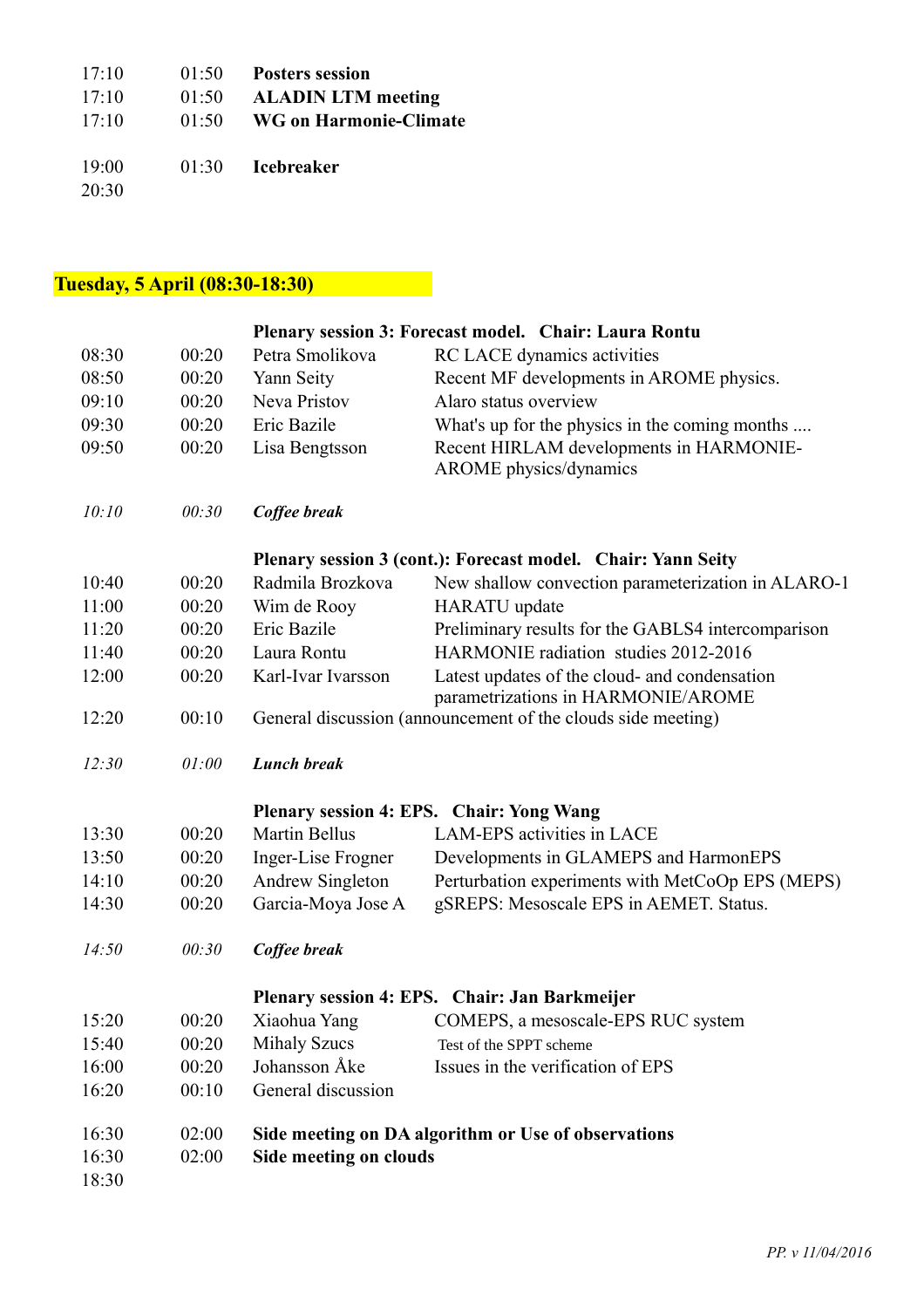#### **Wednesday, 6 April (08:30-15:00)**

| Plenary session 5: System. Chair: Alena Trojakova |       |                                           |                                                                 |  |
|---------------------------------------------------|-------|-------------------------------------------|-----------------------------------------------------------------|--|
| 08:30                                             | 00:20 | Daniel Santos-Munoz                       | HIRLAM-C plans for system                                       |  |
| 08:50                                             | 00:20 | Claude Fischer                            | Cycles and code changes                                         |  |
| 09:10                                             | 00:20 | Ryad El Khatib                            | Toward Fullpos in OOPS                                          |  |
| 09:30                                             | 00:20 | Roel Stappers                             | Matrix free linear algebra in OOPS                              |  |
| 09:50                                             | 00:20 | Daan Degrauwe                             | The way out of the scalability gridlock: ESCAPing<br>dwarfs     |  |
| 10:10                                             | 00:20 | Alexandre Mary                            | The EPyGrAM tool: a Python library for handling<br>model fields |  |
| 10:30                                             | 00:10 |                                           | General discussion (announcement of the system side meeting)    |  |
| 10:40                                             | 00:20 | Coffee break                              |                                                                 |  |
| 11:00                                             | 02:00 | Side meeting on system                    |                                                                 |  |
| 11:00                                             | 02:00 | Side meeting on surface data assimilation |                                                                 |  |
|                                                   |       |                                           |                                                                 |  |
| 13:00                                             | 01:30 | <b>Lunch break</b>                        |                                                                 |  |
|                                                   |       |                                           |                                                                 |  |
| 14:00                                             | 15:00 | <b>Posters session</b>                    |                                                                 |  |
| 15:00                                             | 08:00 | Social event and official diner           |                                                                 |  |
| 23:00                                             |       |                                           |                                                                 |  |

### **Thursday, 7 April (09:00-13:00)**

|       |       |                                          | Plenary session 6: Quality, user and climate aspects. Chair: Dijana Klaric           |
|-------|-------|------------------------------------------|--------------------------------------------------------------------------------------|
| 09:00 | 00:20 | Piet Termonia                            | Feedback from ALADIN Forecasters meeting                                             |
| 09:20 | 00:20 | <b>Bent Sass</b>                         | Quality Assurance of Harmonie during HIRLAM-C                                        |
| 09:40 | 00:20 | Hylke de Vries                           | Harmonie-Climate, first results and future plans                                     |
| 10:00 | 00:20 | Jure Cedilnik                            | Two-way coupling of ALADIN and POM ocean model<br>for Adriatic sea                   |
| 10:20 | 00:20 | Lesley De Cruz                           | Validation and climate projections of the ALARO-0<br>model on the EURO-CORDEX domain |
| 10:40 | 00:20 | General discussion                       |                                                                                      |
| 11:00 | 00:30 | Coffee break                             |                                                                                      |
| 11:30 | 01:30 |                                          | Plenary closing session. Chairs: Jeanette Onvlee & Piet Termonia                     |
| 13:00 |       | <b>Lunch break</b><br>End of the meeting |                                                                                      |

#### **Friday, 8 April (09:00-18:00)**

(HMG & CSSI members only) **Meeting of the HIRLAM Management Group and the ALADIN Committee for Scientific and System/maintenance Issues**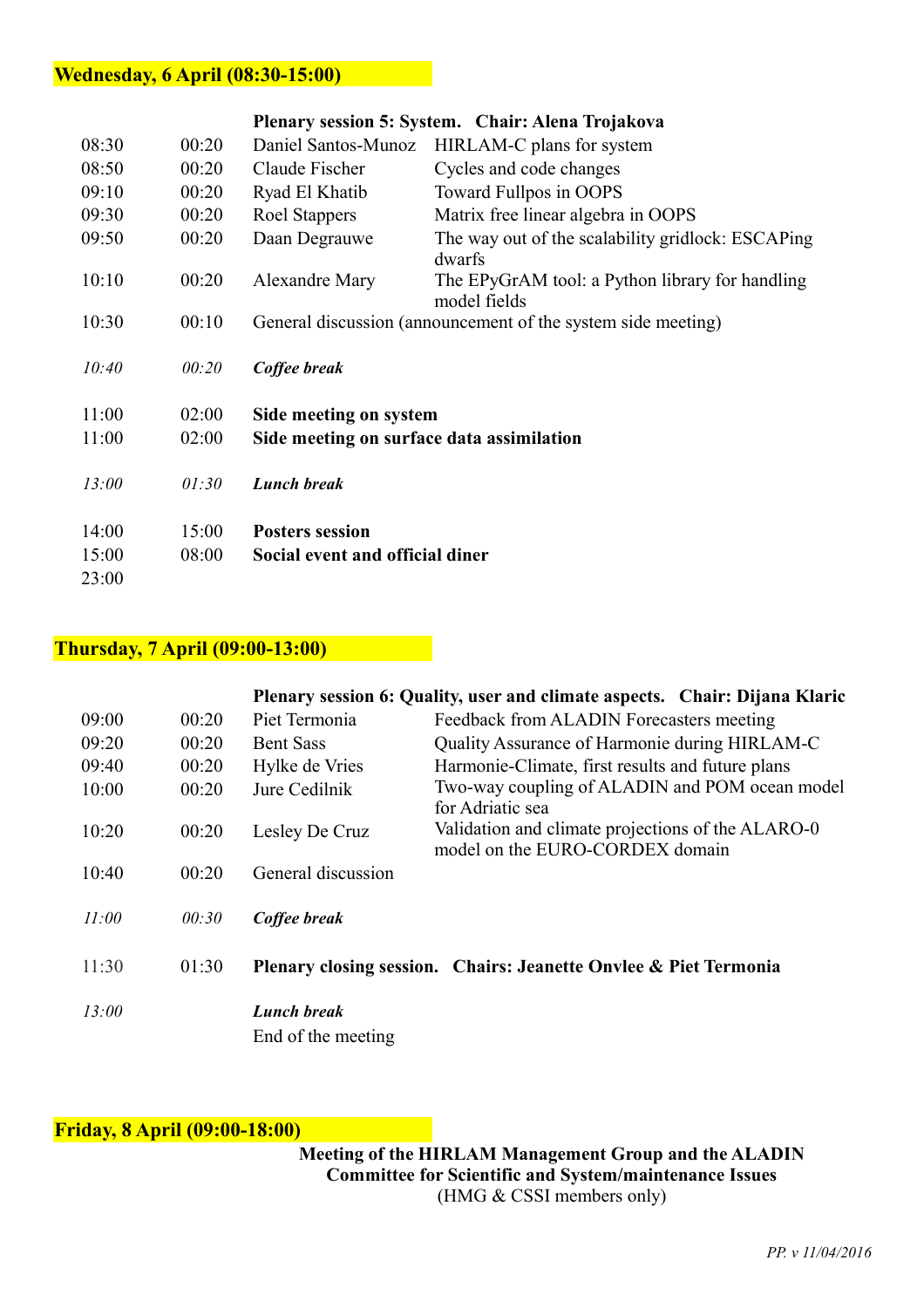| <b>Posters</b>                                                                                                                                 |                                                                                                                                                     |  |  |
|------------------------------------------------------------------------------------------------------------------------------------------------|-----------------------------------------------------------------------------------------------------------------------------------------------------|--|--|
| Christoph Wittmann                                                                                                                             | NWP related activities in Austria                                                                                                                   |  |  |
| Rafiq Hamdi                                                                                                                                    | <b>Belgian National Poster</b>                                                                                                                      |  |  |
| Boryana Tsenova                                                                                                                                | NWP in Bulgaria                                                                                                                                     |  |  |
| Martina Tudor                                                                                                                                  | Operational suite in Croatian Meteorological and Hydrological Service-<br>status and plans                                                          |  |  |
| Alena Trojakova                                                                                                                                | The NWP activities at CHMI<br>Assimilation of aircraft Mode-S observations in ALADIN/CHMI                                                           |  |  |
| Nielsen Kristian Pagh,<br>Alexander Mahura and<br>Xiaohua Yang                                                                                 | Aerosol effects over China investigated with a high resolution convection<br>permitting weather model                                               |  |  |
| Xiaohua Yang                                                                                                                                   | IGA and operational collaboration between IMO and DMI (preliminary)                                                                                 |  |  |
| Ekaterina Kurzeneva                                                                                                                            | Status of lake developments in HARMONIE                                                                                                             |  |  |
| Patricia Pottier                                                                                                                               | The NWP systems at Meteo-France                                                                                                                     |  |  |
|                                                                                                                                                | ALADIN 25 <sup>th</sup> Anniversary                                                                                                                 |  |  |
| Claude Fischer                                                                                                                                 | Sensitivity of regional ensemble data assimilation spread to perturbations of<br>lateral boundary conditions (El Ouaraini, Berre, Fischer, Sayouty) |  |  |
| Balazs Szintai                                                                                                                                 | NWP at the Hungarian Meteorological Service                                                                                                         |  |  |
| <b>Emily Gleeson</b>                                                                                                                           | Radiation Experiments using the ALADIN-HIRLAM system                                                                                                |  |  |
| Ruth Mottram                                                                                                                                   | <b>Glaciers in HARMONIE</b>                                                                                                                         |  |  |
| Eoin Whelan                                                                                                                                    | Operational NWP in Met Eireann                                                                                                                      |  |  |
| Hanneke Luijting, Trygve<br>Aspelien, Yurii Batrak,<br>Mariken Homleid, Jørn<br>Kristiansen, Teresa<br>Valkonen and Dagrun<br>Vikhamar Schuler | Surface modelling and assimilation at MET Norway.                                                                                                   |  |  |
| Hassan Haddouch                                                                                                                                | Numerical weather prediction in Morocco                                                                                                             |  |  |
|                                                                                                                                                | Use of geostationary and polar atmospheric motion vectors                                                                                           |  |  |
| Randriamampianina Roger                                                                                                                        | OSE and OSSE with the AROME model over the Arctic                                                                                                   |  |  |
| Marek Jerczynski                                                                                                                               | national poster                                                                                                                                     |  |  |
| Maria Monteiro                                                                                                                                 | ALADIN - Portuguese Technical and Scientific Activities                                                                                             |  |  |
| Alexandra Craciun                                                                                                                              | Aladin activities in Romania                                                                                                                        |  |  |
| Maria Derkova                                                                                                                                  | ALADIN related activities @SHMU                                                                                                                     |  |  |
| Benedikt Strajnar                                                                                                                              | ALADIN in Slovenia - 2016                                                                                                                           |  |  |
| Jana Sanchez Arriola                                                                                                                           | Use of observations in Aemet Harmonie suite                                                                                                         |  |  |
| Javier Calvo                                                                                                                                   | Operational NWP systems in AEMET                                                                                                                    |  |  |
| Alvaro Subias                                                                                                                                  | Vertical finite elements - some test                                                                                                                |  |  |
| <b>Ulf Andrae</b>                                                                                                                              | MEPS, Ensemble forecasting in MetCoOp                                                                                                               |  |  |
| Per Unden                                                                                                                                      | <b>UERRA</b> - Regional Reanalyses and Uncertainties                                                                                                |  |  |
| <b>Bjorn Stensen</b>                                                                                                                           | Experience with HarmonEPS in multi-physics mode                                                                                                     |  |  |
| Alper Guser                                                                                                                                    | <b>ALADIN Related activities in TURKEY</b>                                                                                                          |  |  |
| Bin Cheng, Yurii Batrak,<br>Jiechen Zhao, Zhongxiang<br><b>Tian and Marcel Nicolaus</b>                                                        | Observed and modelled snow and ice thickness in the Arctic Ocean                                                                                    |  |  |